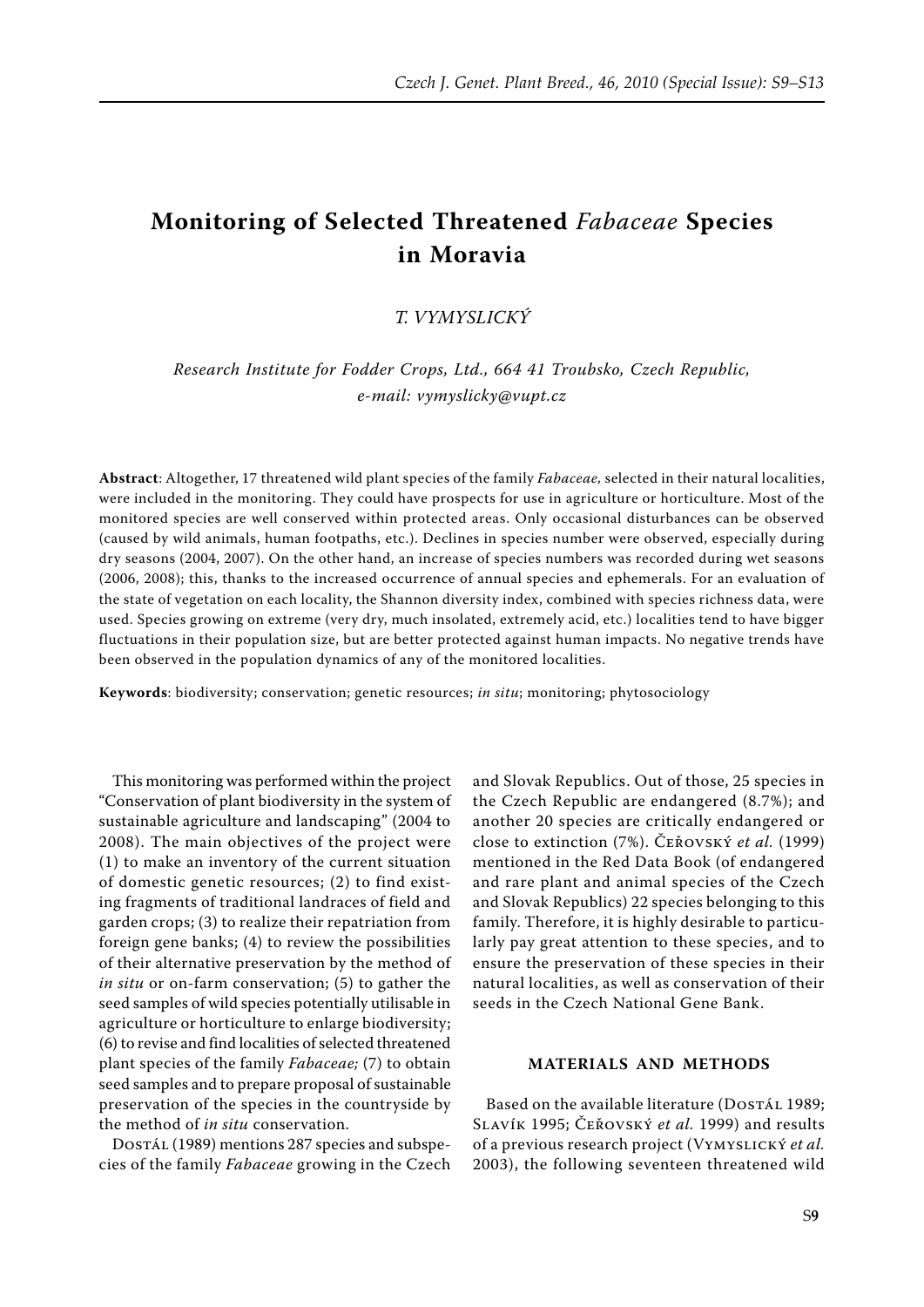|                          | No. of locali- | Occurrence |  |
|--------------------------|----------------|------------|--|
| Species                  | ties           | $(\%)$     |  |
| Astragalus austriacus    | 10             | 8.1        |  |
| Astragalus excapus       | $\overline{4}$ | 3.2        |  |
| Astragalus onobrychis    | 17             | 13.8       |  |
| Cytisus procumbens       | 7              | 5.7        |  |
| Dorycnium germanicum     | 22             | 17.9       |  |
| Genista pilosa           | 24             | 19.5       |  |
| Genista sagittalis       | 1              | 0.8        |  |
| Glycyrrhiza glabra       | 5              | 4.1        |  |
| Chamaecytisus albus      | 1              | 0.8        |  |
| Chamaecytisus austriacus | 3              | 2.4        |  |
| Chamaecytisus virescens  | $\overline{2}$ | 1.6        |  |
| Medicago prostrata       | $\overline{2}$ | 1.6        |  |
| Medicago minima          | 6              | 4.9        |  |
| Oxytropis pilosa         | 11             | 1.6        |  |
| Trifolium fragiferum     | 5              | 4.1        |  |
| Trifolium retusum        | $\overline{2}$ | 1.6        |  |
| Trifolium striatum       | $\overline{2}$ | 1.6        |  |
| Trigonella monspeliaca   | $\overline{2}$ | 1.6        |  |

Table 1. Number of localities, in which the studied species were detected; total number of visited localities was 123

plant species of the family *Fabaceae,* occurring primarily in southern Moravia (Pannonian area), and which are potentially utilisable in agriculture or horticulture, were selected: *Astragalus austriacus* Jacq.*, Astragalus exscapus* L.*, Astragalus onobrychis* L.*, Cytisus procumbens* (Willd.) Spreng.*, Dorycnium germanicum* (Gremli) Rikli*, Genista pilosa* L.*, Genista sagittalis* L.*, Glycyrrhiza glabra* L.*, Chamaecytisus albus* (Hacq.) Rothm.*, Chamaecytisus virescens* (Neilr.) Dostál*, Medicago prostrata* Jacq.*, Medicago minima* (L.) L.*, Oxytropis pilosa* (L.) DC.*, Trifolium fragiferum* L.*, Trifolium retusum* L.*, Trifolium striatum* L., and *Trigonella monspeliaca* L*.*

Monitoring of this species was mostly performed in the Pannonian biogeographic province; only a few of them are also located in Central Bohemia or in other areas. Most of the localities are included in protected landscape areas or in small nature reserves. All of the localities that were found during the project were recorded into the database. The total number of localities visited was 123.

One typical locality of each species was selected. All the monitored localities are situated in the Pannonian biogeographic region, with a continental type of climate (Culek 1996). Moni-

Table 2. Number of species recorded in relevés in the years 2004–2008

| Species                 | 2004 | 2005   | 2006   | 2007 | 2008   | Average |
|-------------------------|------|--------|--------|------|--------|---------|
| Astragalus austriacus   |      | 26     | 19     | 21   | 18     | 21      |
| Astragalus excapus      |      | 20     | 22     | 27   | 28     | 24      |
| Astragalus onobrychis   |      | 26     | 27     | 26   | 31     | 28      |
| Cytisus procumbens      | 37   | 27     | 24     | 24   | 33     | 29      |
| Dorycnium germanicum    |      | 29     | 33     | 36   | 40     | 35      |
| Genista pilosa          | 27   | 25     | 26     | 22   | 25     | 25      |
| Genista sagittalis      | 30   | 26     | 27     | 27   | 38     | 30      |
| Glycyrrhiza glabra      |      | 19     | 25     | 25   | 24     | 23      |
| Chamaecytisus albus     |      | $18\,$ | 21     | 20   | 23     | 21      |
| Chamaecytisus virescens |      | 16     | 20     | 24   | $25\,$ | 21      |
| Medicago prostrata      |      | 19     | 19     | 18   | 24     | 20      |
| Medicago minima         |      | 21     | 19     | 15   | 18     | 18      |
| Oxytropis pilosa        |      | 29     | 27     | 26   | 29     | 28      |
| Trifolium fragiferum    |      | 19     | 16     | 17   | 23     | 19      |
| Trifolium retusum       |      | 24     | 24     | 22   | 24     | 24      |
| Trifolium striatum      |      | 21     | 19     | 13   | 21     | 19      |
| Trigonella monspeliaca  |      | 23     | 21     | 20   | 24     | 22      |
| Average                 | 31   | $23\,$ | $23\,$ | 23   | 26     | 24      |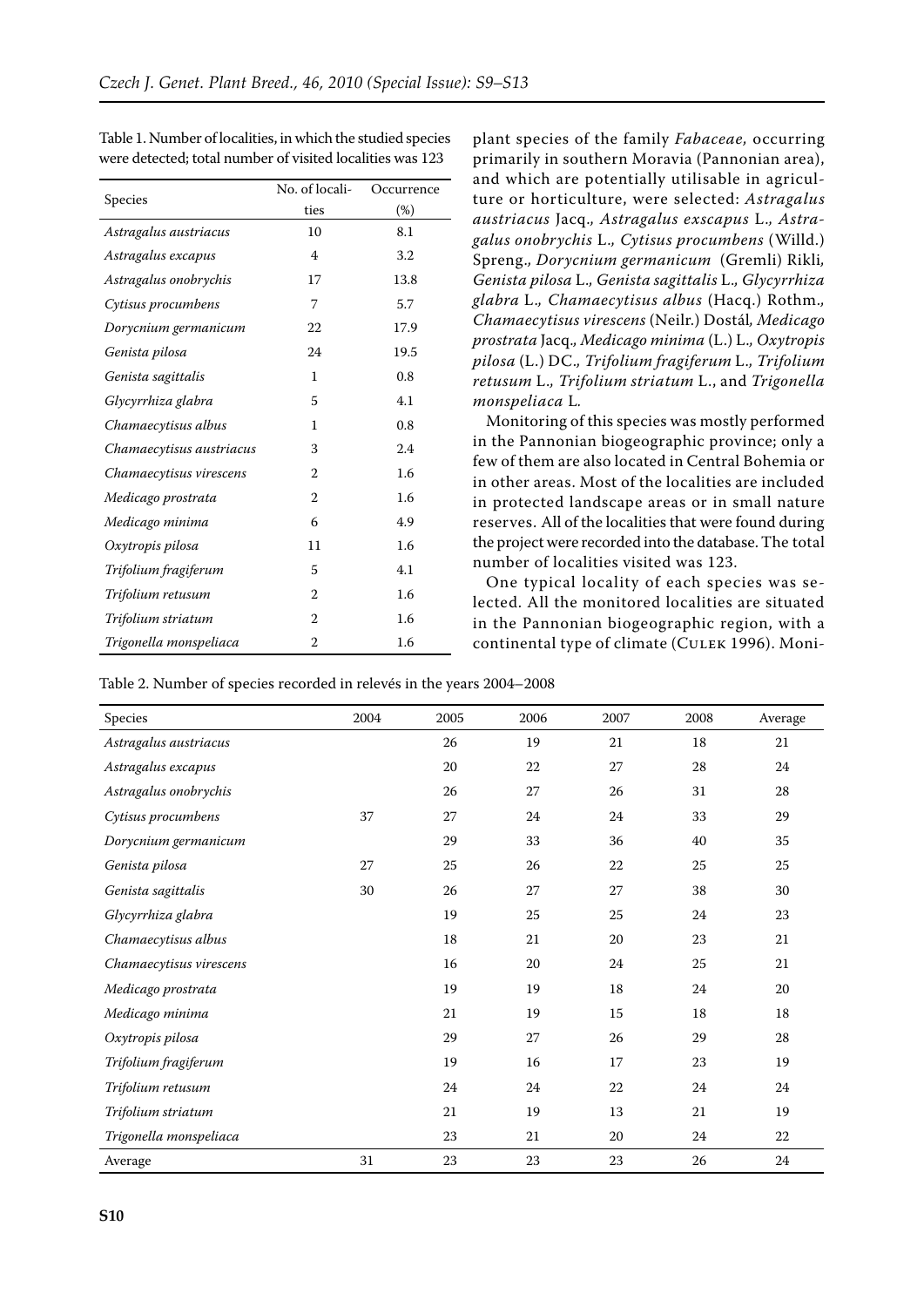toring was performed once a year, from May to September, both on permanent plots of  $4 \text{ m}^2$ , and on the whole population (flowering, seed production, vitality, and collecting of seeds). The following characteristics were recorded: number of plants per  $4 \text{ m}^2$  plots, number of plants per locality, ontogenetic phases, the health state of the species, as well as the factors causing threatened status of the species. If possible, seeds were collected for future storage in the gene bank, as well as for possible use in the future repatriation of the species.

#### **Phytosociological relevés**

One typical locality of each species was selected. Phytosociological relevés were recorded at 4 m<sup>2</sup> plots for each locality. The Braun-Blanquet scale was used for the recording of the relevés. The numbers of species per plot, and changes in the situation were acquired. The Shannon diversity index for each relevé and the year was calculated using a mathematical formula defined in MS Excel.

Table 3. Differences among recorded number of species in relevés in the years 2004–2008 (ANOVA)

| Source of variability | df | MS      |
|-----------------------|----|---------|
| <b>Species</b>        | 16 | 84.39** |
| Years                 | 3  | 57.98** |
| Error                 | 48 | 8.43    |

df – degrees of freedom; MS – mean square; \*\**P* ≤ 0.01

This index includes information about both the number of species in the relevé and the population size within it. The index is increased either by having additional unique species, or by having greater species evenness.

$$
H' = -\sum_{i=1}^{S} P_i \times \ln P_i
$$

where:

*S* – total number of species

 $P_i$  – relative representation of i<sup>th</sup> population = population size of the i<sup>th</sup> species over sum of sizes of all populations

| Species                 | 2004 | 2005 | 2006 | 2007 | 2008     | Average |
|-------------------------|------|------|------|------|----------|---------|
| Astragalus austriacus   |      | 2.05 | 1.65 | 1.66 | 1.53     | 1.72    |
| Astragalus excapus      |      | 1.72 | 2.05 | 2.25 | 2.24     | 2.07    |
| Astragalus onobrychis   |      | 1.14 | 1.17 | 1.83 | 1.73     | 1.47    |
| Cytisus procumbens      | 2.67 | 1.98 | 2.08 | 2.45 | 2.39     | 2.31    |
| Dorycnium germanicum    |      | 1.79 | 2.04 | 2.32 | 2.68     | 2.21    |
| Genista pilosa          | 1.54 | 1.41 | 1.40 | 1.67 | $1.18\,$ | 1.44    |
| Genista sagittalis      | 2.01 | 1.64 | 1.56 | 1.93 | 2.41     | 1.91    |
| Glycyrrhiza glabra      |      | 1.63 | 1.62 | 1.95 | 2.21     | 1.85    |
| Chamaecytisus albus     |      | 1.98 | 1.75 | 2.09 | 1.68     | 1.88    |
| Chamaecytisus virescens |      | 1.48 | 1.74 | 2.24 | 1.88     | 1.84    |
| Medicago prostrata      |      | 2.02 | 2.13 | 1.79 | 2.16     | 2.03    |
| Medicago minima         |      | 1.56 | 1.47 | 1.09 | 1.80     | 1.48    |
| Oxytropis pilosa        |      | 1.72 | 2.13 | 2.34 | 2.27     | 2.12    |
| Trifolium fragiferum    |      | 2.12 | 2.05 | 2.07 | 1.76     | 2.00    |
| Trifolium retusum       |      | 2.34 | 2.41 | 1.96 | 1.51     | 2.06    |
| Trifolium striatum      |      | 1.56 | 1.46 | 0.76 | 1.82     | 1.40    |
| Trigonella monspeliaca  |      | 2.63 | 2.14 | 2.13 | 1.91     | 2.20    |
| Average                 | 2.07 | 1.81 | 1.81 | 1.91 | 1.95     | 1.91    |

Table 4. Shannon diversity indices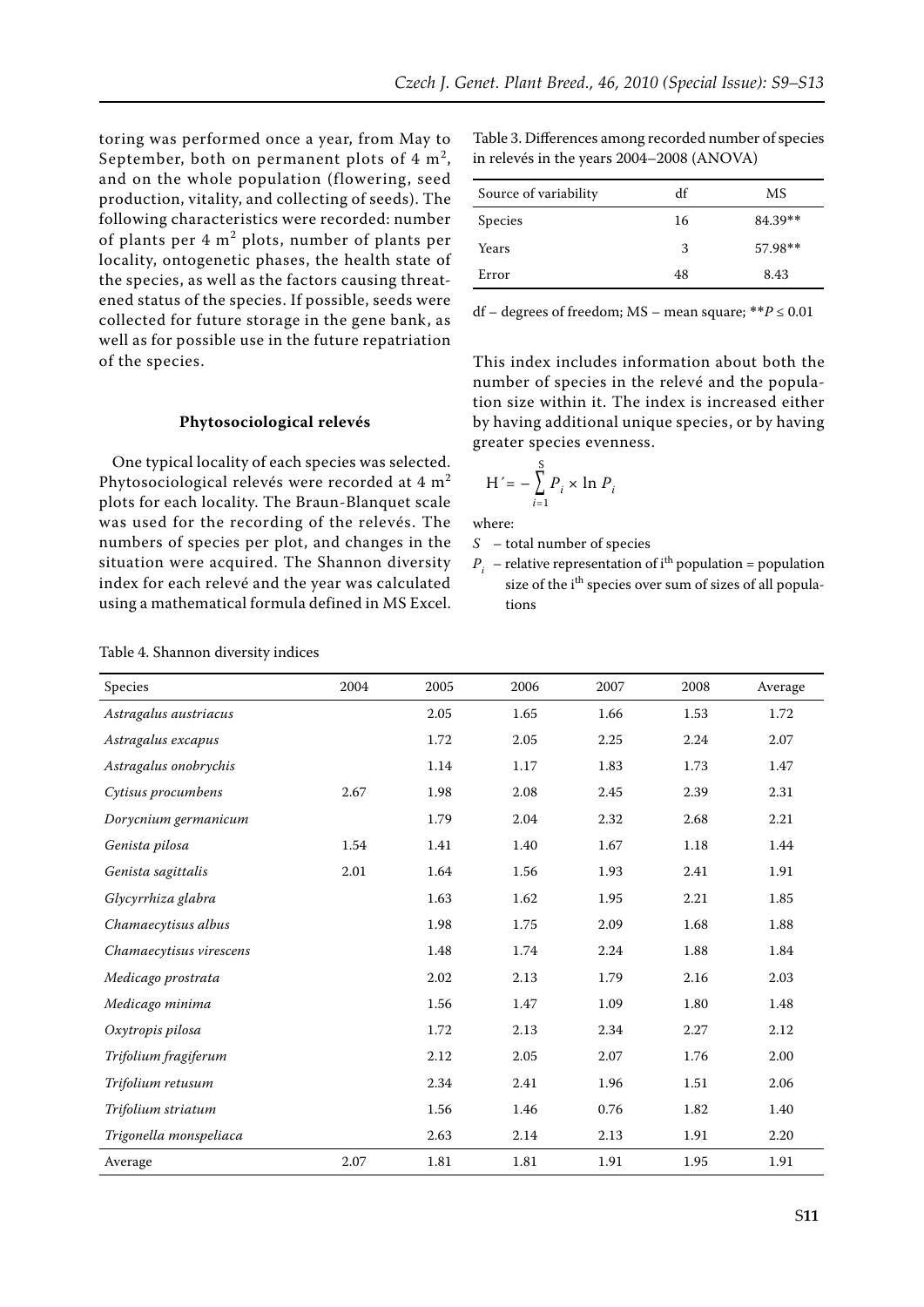## **Results and discussion**

Results were collected in the period from 2004 to 2008. The main results obtained are divided into separate sections.

## **Number of species found in localities studied**

The species *Genista pilosa* (24) and *Dorycnium germanicum* (22) had the highest number of localities that were found during the project. *Genista sagittalis* and *Chamaecytisus albus,* had only a single locality each. The numbers of localities are presented in Table 1. These numbers correspond well with the threatened status of the species; with the consequence that critically endangered species were only found at one or two localities.

#### **Numbers of species in relevés**

The numbers of species recorded in relevés in the years 2004 to 2008 are presented in Table 2. *Medicago minima* (18), *Trifolium fragiferum,* and *Trifolium striatum* (19) had the lowest average number of species. *Dorycnium germanicum* (35) and *Genista sagittalis* (30) had the highest average number of species.

In 2008, twenty six species were recorded, on average; while in 2005, 2006, and 2007 twenty three species were recorded, respectively. The average number of species was 24, so this signifies quite rich vegetation types. Lower species numbers were recorded in the therophytic vegetation (*Medicago minima, Trifolium fragiferum, Trigonella monspeliaca,* and *Trifolium striatum*). Higher species numbers were recorded in the dense steppe vegetation of the *Cirsio-Brachypodion pinnati* alliance (*Dorycnium germanicum, Cytisus procumbens, Genista sagittalis*).

Overall, highly significant differences, both among the monitored species and years, were found. For details see Table 2; and the statistics in the Table 3.

#### **Shannon diversity index**

Calculated values of the Shannon diversity indices are presented in Table 4. *Trifolium striatum* Table 5. Comparison of Shannon indices and number of species

| Species                 | Shannon<br>Index<br>(average) | No.<br>of species<br>(average) |
|-------------------------|-------------------------------|--------------------------------|
| Astragalus austriacus   | 1.72                          | 21                             |
| Astragalus excapus      | 2.07                          | 24                             |
| Astragalus onobrychis   | 1.47                          | 28                             |
| Cytisus procumbens      | 2.31                          | 29                             |
| Dorycnium germanicum    | 2.21                          | 35                             |
| Genista pilosa          | 1.44                          | 25                             |
| Genista sagittalis      | 1.91                          | 30                             |
| Glycyrrhiza glabra      | 1.85                          | 23                             |
| Chamaecytisus albus     | 1.88                          | 21                             |
| Chamaecytisus virescens | 1.84                          | 21                             |
| Medicago prostrata      | 2.03                          | 20                             |
| Medicago minima         | 1.48                          | 18                             |
| Oxytropis pilosa        | 2.12                          | 28                             |
| Trifolium fragiferum    | 2.00                          | 19                             |
| Trifolium retusum       | 2.06                          | 24                             |
| Trifolium striatum      | 1.40                          | 19                             |
| Trigonella monspeliaca  | 2.20                          | 22                             |
| Average                 | 1.91                          | 24                             |

Only a weak correlation between the Shannon indices and the number of species was found  $(r = 0.39, n = 17,$  $P \leq 0.01$ ).

(1.40), *Genista pilosa* (1.44), *Astragalus onobrychis*  (1.47) had the lowest average values of the Shannon index of diversity. *Cytisus procumbens* (2.31), *Dorycnium germanicum* (2.21), and *Trigonella monspeliaca* (2.20) had the highest average values of the Shannon index of diversity. In 2008, the average value of the Shannon index of diversity was 1.95; while it was 1.81 in 2005 and 2006 and 1.91 in 2007. The average value was 1.91, and so indicates well balanced vegetation types.

The great variation between years was influenced by the varying climate in each individual year, typical of a continental climate; which influenced the number of species and the abundance of their populations.